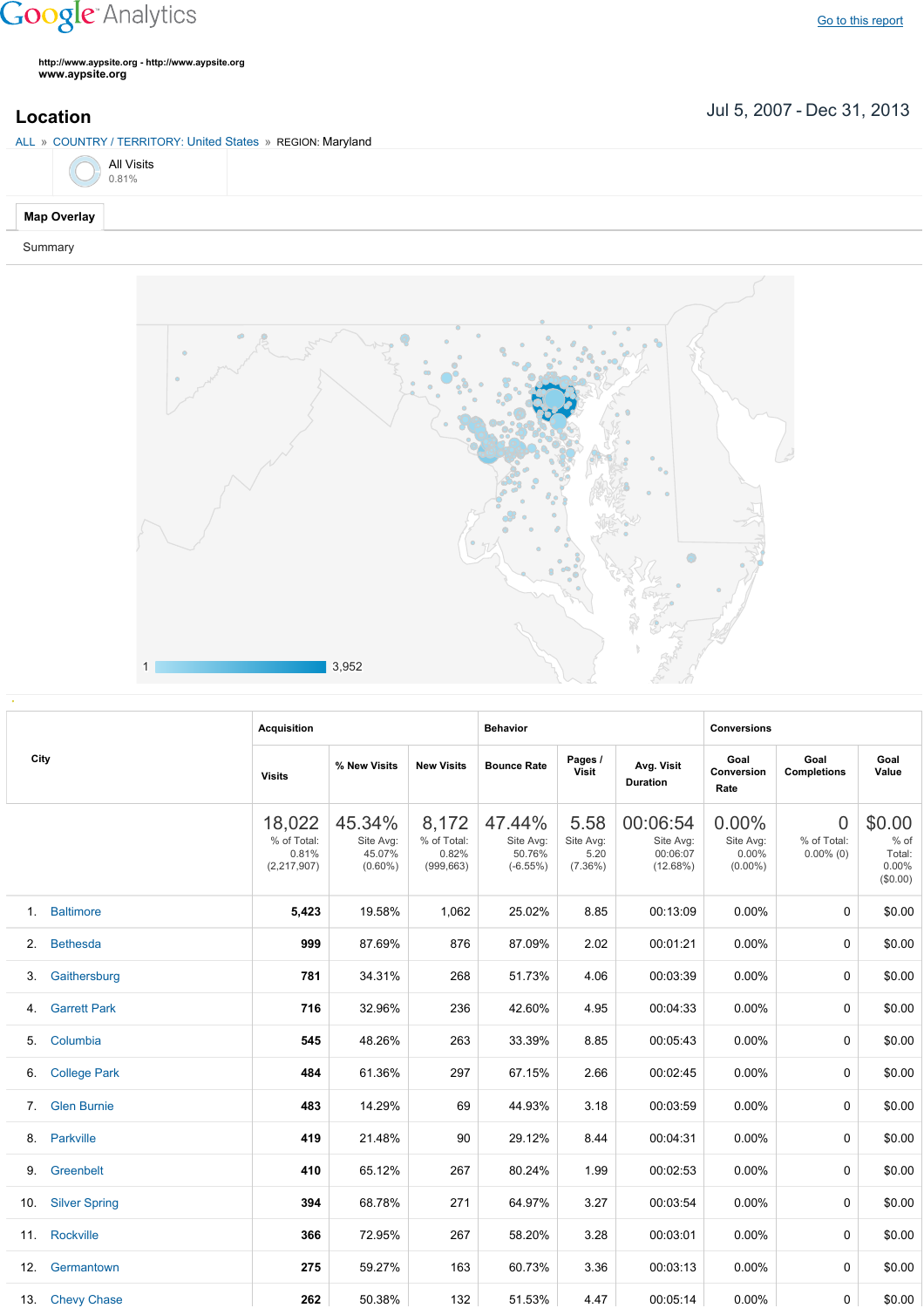|     | 14. Frederick          | 258 | 67.44% | 174 | 63.18% | 3.77 | 00:04:45 | $0.00\%$ | 0 | \$0.00 |
|-----|------------------------|-----|--------|-----|--------|------|----------|----------|---|--------|
|     | 15. Towson             | 233 | 75.97% | 177 | 63.09% | 3.46 | 00:03:32 | $0.00\%$ | 0 | \$0.00 |
| 16. | Catonsville            | 212 | 61.79% | 131 | 47.64% | 5.57 | 00:07:39 | 0.00%    | 0 | \$0.00 |
|     | 17. Beltsville         | 204 | 31.37% | 64  | 34.31% | 8.45 | 00:11:37 | $0.00\%$ | 0 | \$0.00 |
|     | 18. Derwood            | 199 | 40.70% | 81  | 32.16% | 6.89 | 00:11:46 | $0.00\%$ | 0 | \$0.00 |
|     | 19. Salisbury          | 193 | 37.82% | 73  | 46.63% | 5.06 | 00:04:34 | $0.00\%$ | 0 | \$0.00 |
| 20. | <b>Bowie</b>           | 162 | 53.09% | 86  | 60.49% | 4.72 | 00:04:28 | $0.00\%$ | 0 | \$0.00 |
|     | 21. Annapolis          | 161 | 81.99% | 132 | 67.08% | 2.66 | 00:02:09 | $0.00\%$ | 0 | \$0.00 |
|     | 22. Laurel             | 155 | 50.32% | 78  | 48.39% | 5.06 | 00:09:08 | $0.00\%$ | 0 | \$0.00 |
|     | 23. Rosedale           | 150 | 20.67% | 31  | 30.67% | 7.87 | 00:03:15 | $0.00\%$ | 0 | \$0.00 |
|     | 24. Takoma Park        | 144 | 70.83% | 102 | 58.33% | 3.03 | 00:02:57 | $0.00\%$ | 0 | \$0.00 |
|     | 25. Hyattsville        | 142 | 73.94% | 105 | 70.42% | 3.24 | 00:02:52 | $0.00\%$ | 0 | \$0.00 |
|     | 26. Gwynn Oak          | 133 | 36.84% | 49  | 39.10% | 5.03 | 00:04:39 | $0.00\%$ | 0 | \$0.00 |
|     | 27. Brooklandville     | 128 | 4.69%  | 6   | 21.88% | 7.30 | 00:04:14 | $0.00\%$ | 0 | \$0.00 |
|     | 28. Hagerstown         | 126 | 61.11% | 77  | 61.90% | 3.56 | 00:02:32 | $0.00\%$ | 0 | \$0.00 |
|     | 29. Kensington         | 124 | 50.00% | 62  | 47.58% | 5.70 | 00:11:55 | $0.00\%$ | 0 | \$0.00 |
|     | 30. Owings Mills       | 118 | 78.81% | 93  | 73.73% | 2.13 | 00:01:21 | $0.00\%$ | 0 | \$0.00 |
|     | 31. Lanham             | 111 | 56.76% | 63  | 58.56% | 3.06 | 00:02:52 | $0.00\%$ | 0 | \$0.00 |
| 32. | <b>Ellicott City</b>   | 106 | 90.57% | 96  | 75.47% | 2.61 | 00:02:27 | $0.00\%$ | 0 | \$0.00 |
| 33. | <b>Severna Park</b>    | 103 | 37.86% | 39  | 41.75% | 5.13 | 00:06:18 | $0.00\%$ | 0 | \$0.00 |
|     | 34. Potomac            | 98  | 52.04% | 51  | 61.22% | 3.57 | 00:04:46 | $0.00\%$ | 0 | \$0.00 |
|     | 35. (not set)          | 89  | 26.97% | 24  | 41.57% | 3.88 | 00:03:22 | $0.00\%$ | 0 | \$0.00 |
|     | 36. Olney              | 84  | 70.24% | 59  | 55.95% | 3.26 | 00:04:42 | $0.00\%$ | 0 | \$0.00 |
|     | 37. Montgomery Village | 81  | 56.79% | 46  | 53.09% | 4.00 | 00:05:18 | $0.00\%$ | 0 | \$0.00 |
|     | 38. Pikesville         | 80  | 75.00% | 60  | 58.75% | 4.02 | 00:06:53 | $0.00\%$ | 0 | \$0.00 |
|     | 39. Spencerville       | 73  | 76.71% | 56  | 65.75% | 2.96 | 00:04:27 | $0.00\%$ | 0 | \$0.00 |
|     | 40. White Marsh        | 72  | 31.94% | 23  | 29.17% | 9.75 | 00:03:22 | $0.00\%$ | 0 | \$0.00 |
|     | 41. Bel Air            | 67  | 85.07% | 57  | 62.69% | 2.15 | 00:01:47 | $0.00\%$ | 0 | \$0.00 |
|     | 42. West Friendship    | 64  | 7.81%  | 5   | 73.44% | 1.94 | 00:03:10 | $0.00\%$ | 0 | \$0.00 |
|     | 43. Crownsville        | 62  | 56.45% | 35  | 82.26% | 1.74 | 00:02:02 | $0.00\%$ | 0 | \$0.00 |
| 44. | Westminster            | 57  | 66.67% | 38  | 73.68% | 2.79 | 00:04:55 | $0.00\%$ | 0 | \$0.00 |
| 45. | <b>Capitol Heights</b> | 51  | 82.35% | 42  | 70.59% | 5.59 | 00:09:13 | $0.00\%$ | 0 | \$0.00 |
|     | 46. Reisterstown       | 51  | 41.18% | 21  | 41.18% | 4.82 | 00:02:47 | $0.00\%$ | 0 | \$0.00 |
|     | 47. Sykesville         | 49  | 51.02% | 25  | 71.43% | 2.98 | 00:03:43 | $0.00\%$ | 0 | \$0.00 |
|     | 48. Glenn Dale         | 48  | 31.25% | 15  | 27.08% | 4.33 | 00:03:32 | $0.00\%$ | 0 | \$0.00 |
|     | 49. Waldorf            | 46  | 86.96% | 40  | 73.91% | 2.20 | 00:01:51 | $0.00\%$ | 0 | \$0.00 |
|     | 50. Elkridge           | 45  | 84.44% | 38  | 73.33% | 2.16 | 00:01:17 | $0.00\%$ | 0 | \$0.00 |
|     | 51. Crofton            | 43  | 76.74% | 33  | 72.09% | 1.77 | 00:01:45 | $0.00\%$ | 0 | \$0.00 |
|     | 52. Odenton            | 43  | 81.40% | 35  | 67.44% | 1.77 | 00:02:06 | $0.00\%$ | 0 | \$0.00 |
|     | 53. Severn             | 42  | 57.14% | 24  | 59.52% | 3.52 | 00:03:40 | $0.00\%$ | 0 | \$0.00 |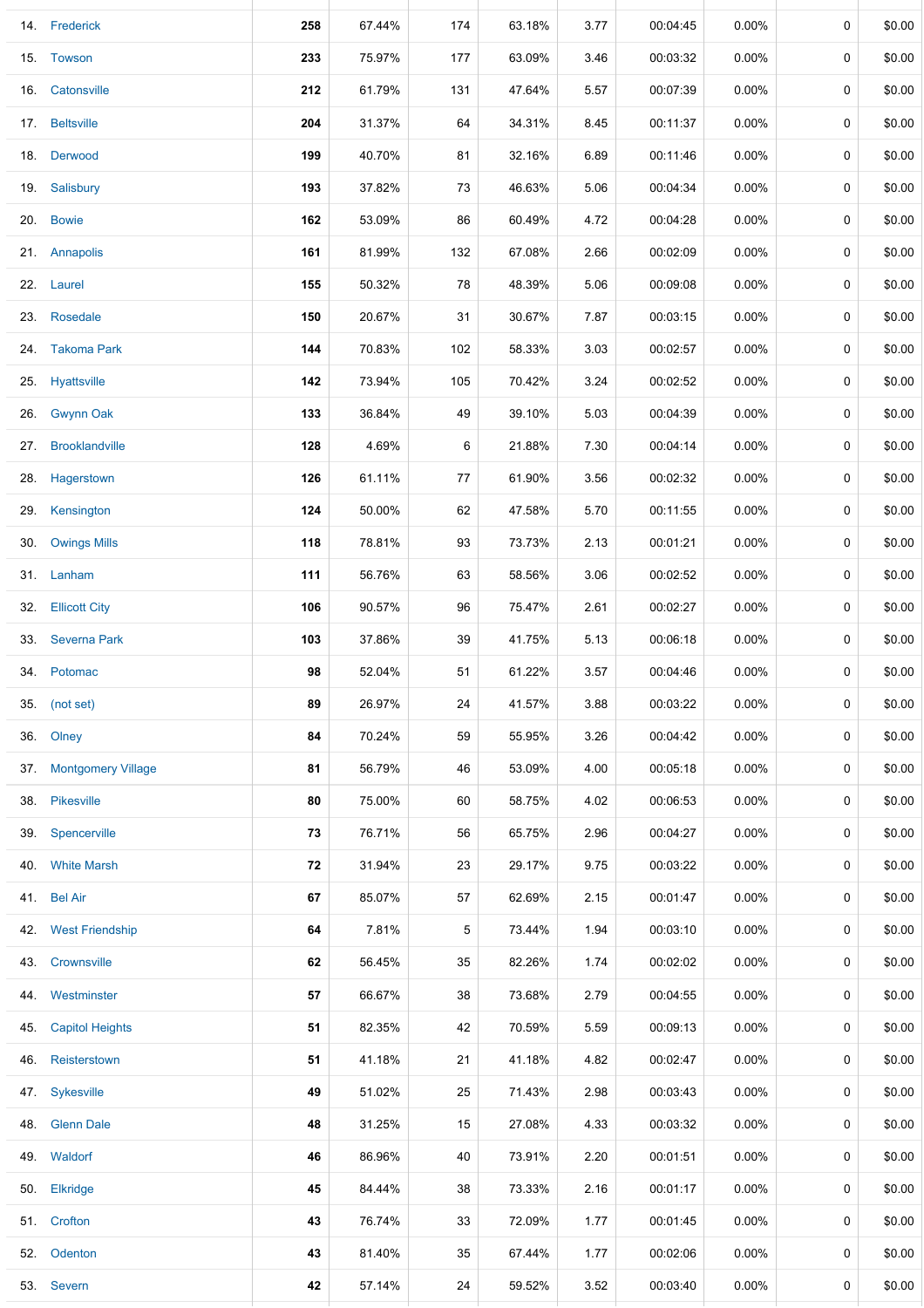| 54. | <b>Millersville</b>         | 41 | 75.61%  | 31 | 51.22% | 5.46  | 00:05:15 | $0.00\%$ | 0      | \$0.00 |
|-----|-----------------------------|----|---------|----|--------|-------|----------|----------|--------|--------|
| 55. | Simpsonville                | 41 | 29.27%  | 12 | 24.39% | 7.39  | 00:02:44 | $0.00\%$ | 0      | \$0.00 |
|     | 56. Elkton                  | 39 | 71.79%  | 28 | 74.36% | 2.23  | 00:02:25 | $0.00\%$ | 0      | \$0.00 |
| 57. | <b>Fort Meade</b>           | 39 | 89.74%  | 35 | 66.67% | 2.15  | 00:01:24 | $0.00\%$ | 0      | \$0.00 |
| 58. | Easton                      | 38 | 63.16%  | 24 | 65.79% | 2.76  | 00:03:08 | $0.00\%$ | 0      | \$0.00 |
| 59. | <b>Linthicum Heights</b>    | 38 | 86.84%  | 33 | 36.84% | 6.42  | 00:04:14 | $0.00\%$ | 0      | \$0.00 |
| 60. | Edgewater                   | 37 | 37.84%  | 14 | 37.84% | 6.14  | 00:04:06 | $0.00\%$ | 0      | \$0.00 |
| 61. | Jessup                      | 37 | 35.14%  | 13 | 35.14% | 7.14  | 00:18:41 | $0.00\%$ | 0      | \$0.00 |
| 62. | Cumberland                  | 36 | 77.78%  | 28 | 77.78% | 2.17  | 00:01:39 | $0.00\%$ | 0      | \$0.00 |
| 63. | <b>Glen Echo</b>            | 35 | 51.43%  | 18 | 48.57% | 3.91  | 00:06:58 | $0.00\%$ | 0      | \$0.00 |
|     | 64. Halethorpe              | 35 | 42.86%  | 15 | 54.29% | 11.11 | 00:17:51 | $0.00\%$ | 0      | \$0.00 |
| 65. | <b>Monrovia</b>             | 35 | 48.57%  | 17 | 40.00% | 5.97  | 00:13:21 | $0.00\%$ | 0      | \$0.00 |
| 66. | Lutherville-Timonium        | 34 | 70.59%  | 24 | 70.59% | 2.62  | 00:01:59 | $0.00\%$ | 0      | \$0.00 |
| 67. | Nottingham                  | 34 | 85.29%  | 29 | 50.00% | 7.56  | 00:04:40 | $0.00\%$ | 0      | \$0.00 |
| 68. | Pasadena                    | 33 | 81.82%  | 27 | 81.82% | 1.55  | 00:00:18 | $0.00\%$ | 0      | \$0.00 |
| 69. | <b>District Heights</b>     | 32 | 81.25%  | 26 | 75.00% | 1.72  | 00:00:35 | $0.00\%$ | 0      | \$0.00 |
| 70. | <b>Washington Grove</b>     | 31 | 67.74%  | 21 | 51.61% | 3.84  | 00:03:17 | $0.00\%$ | 0      | \$0.00 |
| 71. | Savage                      | 30 | 40.00%  | 12 | 36.67% | 6.57  | 00:16:13 | $0.00\%$ | 0      | \$0.00 |
|     | 72. Arnold                  | 29 | 82.76%  | 24 | 72.41% | 1.86  | 00:02:52 | $0.00\%$ | 0      | \$0.00 |
|     | 73. North Laurel            | 28 | 14.29%  | 4  | 32.14% | 7.32  | 00:14:33 | $0.00\%$ | 0      | \$0.00 |
| 74. | Clarksville                 | 27 | 48.15%  | 13 | 85.19% | 3.15  | 00:01:31 | $0.00\%$ | 0      | \$0.00 |
|     | 75. Dundalk                 | 27 | 81.48%  | 22 | 74.07% | 2.44  | 00:02:08 | $0.00\%$ | 0      | \$0.00 |
|     | 76. Hanover                 | 27 | 66.67%  | 18 | 74.07% | 1.93  | 00:03:57 | $0.00\%$ | 0      | \$0.00 |
| 77. | Ocean City                  | 27 | 59.26%  | 16 | 74.07% | 1.44  | 00:01:04 | $0.00\%$ | 0      | \$0.00 |
| 78. | <b>White Plains</b>         | 27 | 62.96%  | 17 | 44.44% | 4.96  | 00:06:28 | $0.00\%$ | 0      | \$0.00 |
|     | 79. Essex                   | 26 | 80.77%  | 21 | 80.77% | 2.81  | 00:09:02 | $0.00\%$ | 0      | \$0.00 |
|     | 80. Gambrills               | 26 | 65.38%  | 17 | 38.46% | 3.92  | 00:06:18 | $0.00\%$ | 0      | \$0.00 |
|     | 81. Aberdeen                | 25 | 76.00%  | 19 | 64.00% | 2.00  | 00:01:16 | $0.00\%$ | 0      | \$0.00 |
| 82. | <b>Fort Washington</b>      | 25 | 88.00%  | 22 | 76.00% | 1.52  | 00:00:55 | $0.00\%$ | 0      | \$0.00 |
| 83. | ljamsville                  | 25 | 88.00%  | 22 | 52.00% | 2.52  | 00:02:33 | $0.00\%$ | 0      | \$0.00 |
| 84. | Stevensville                | 25 | 52.00%  | 13 | 40.00% | 7.72  | 00:01:59 | $0.00\%$ | 0      | \$0.00 |
| 85. | <b>Suitland-Silver Hill</b> | 25 | 100.00% | 25 | 88.00% | 1.24  | 00:00:21 | $0.00\%$ | 0      | \$0.00 |
| 86. | <b>Upper Marlboro</b>       | 25 | 80.00%  | 20 | 72.00% | 2.44  | 00:03:10 | $0.00\%$ | 0      | \$0.00 |
| 87. | Cockeysville                | 24 | 95.83%  | 23 | 83.33% | 1.33  | 00:01:07 | $0.00\%$ | 0      | \$0.00 |
| 88. | Edgewood                    | 24 | 87.50%  | 21 | 70.83% | 3.67  | 00:02:23 | $0.00\%$ | 0      | \$0.00 |
|     | 89. Walkersville            | 24 | 29.17%  | 7  | 20.83% | 7.88  | 00:10:17 | $0.00\%$ | 0      | \$0.00 |
|     | 90. La Plata                | 23 | 100.00% | 23 | 60.87% | 2.78  | 00:02:08 | $0.00\%$ | 0      | \$0.00 |
|     | 91. Woodlawn                | 23 | 47.83%  | 11 | 56.52% | 4.70  | 00:05:28 | $0.00\%$ | 0      | \$0.00 |
| 92. | Randallstown                | 22 | 72.73%  | 16 | 63.64% | 2.82  | 00:01:08 | $0.00\%$ | 0      | \$0.00 |
| 93. | <b>Temple Hills</b>         | 22 | 63.64%  | 14 | 59.09% | 6.41  | 00:05:09 | $0.00\%$ | 0      | \$0.00 |
| QΔ  | <b>Lexington Park</b>       | 21 | 85 71%  | 18 | 76 10% | 2.67  | 00.05.51 | ህ ሀሀላ"   | $\cap$ | \$0.00 |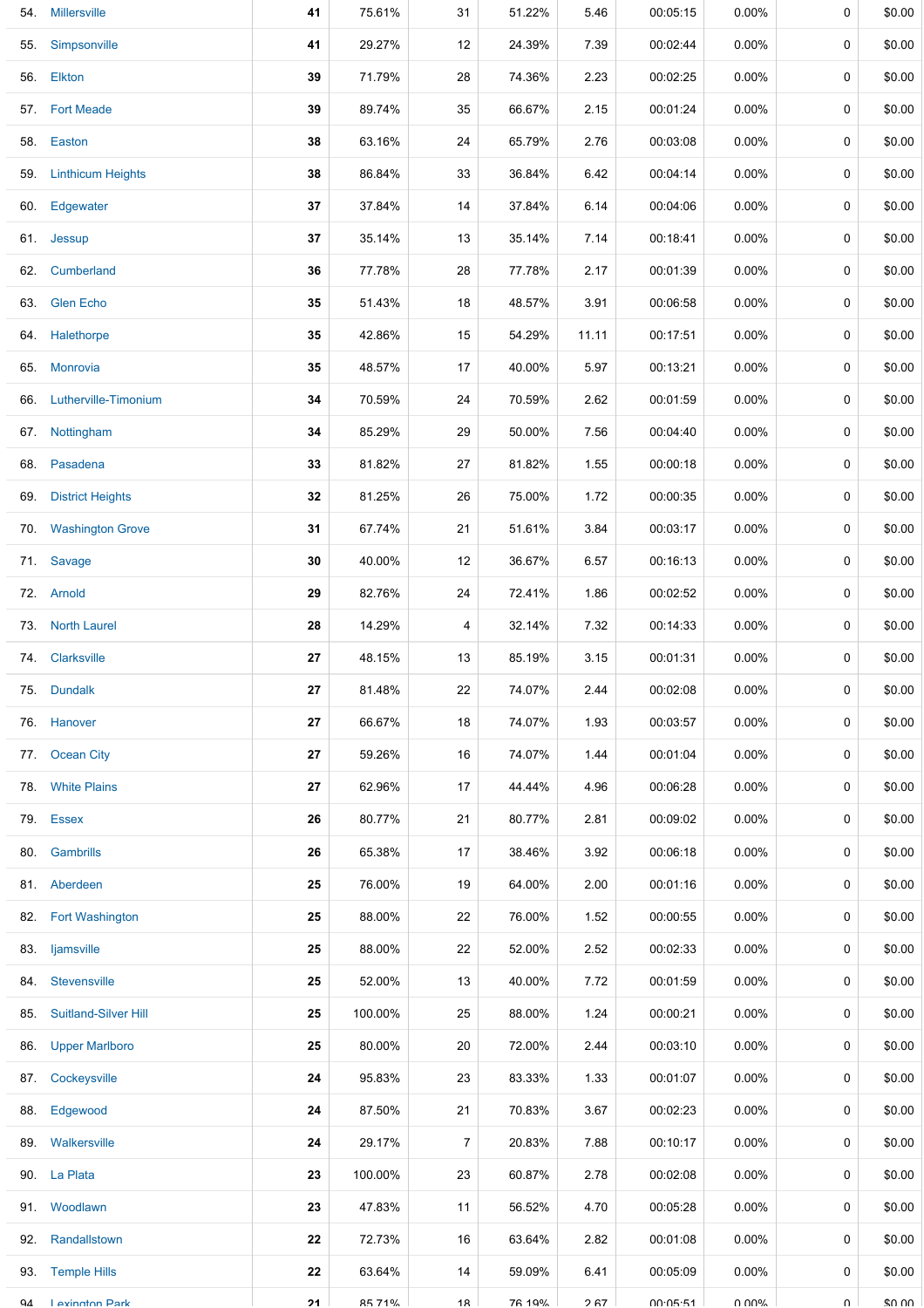|      | 95. Mount Rainier                               | 21 | 80.95%  | 17           | 66.67% | 3.38  | 00:01:49 | $0.00\%$ | 0 | \$0.00 |
|------|-------------------------------------------------|----|---------|--------------|--------|-------|----------|----------|---|--------|
|      | 96. Bladensburg                                 | 20 | 85.00%  | 17           | 55.00% | 3.25  | 00:02:54 | $0.00\%$ | 0 | \$0.00 |
|      | 97. California                                  | 19 | 89.47%  | 17           | 73.68% | 5.74  | 00:07:09 | $0.00\%$ | 0 | \$0.00 |
|      | 98. North Bethesda                              | 19 | 52.63%  | 10           | 73.68% | 1.68  | 00:01:53 | $0.00\%$ | 0 | \$0.00 |
|      | 99. Windsor Mill                                | 18 | 77.78%  | 14           | 50.00% | 3.94  | 00:03:35 | $0.00\%$ | 0 | \$0.00 |
|      | 100. Chester                                    | 17 | 64.71%  | 11           | 52.94% | 2.41  | 00:02:04 | 0.00%    | 0 | \$0.00 |
|      | 101. Perry Hall                                 | 17 | 70.59%  | 12           | 70.59% | 2.24  | 00:02:59 | $0.00\%$ | 0 | \$0.00 |
|      | 102. Forest Hill                                | 16 | 56.25%  | 9            | 50.00% | 2.94  | 00:02:43 | $0.00\%$ | 0 | \$0.00 |
|      | 103. Stevenson                                  | 16 | 0.00%   | 0            | 12.50% | 14.25 | 00:08:47 | $0.00\%$ | 0 | \$0.00 |
|      | 104. Oxon Hill                                  | 15 | 86.67%  | 13           | 53.33% | 3.80  | 00:02:21 | $0.00\%$ | 0 | \$0.00 |
|      | 105. Rising Sun                                 | 15 | 80.00%  | 12           | 93.33% | 1.07  | 00:00:01 | $0.00\%$ | 0 | \$0.00 |
|      | 106. Colesville                                 | 15 | 60.00%  | 9            | 66.67% | 3.33  | 00:06:56 | $0.00\%$ | 0 | \$0.00 |
|      | 107. Havre de Grace                             | 14 | 78.57%  | 11           | 92.86% | 1.29  | 00:00:06 | $0.00\%$ | 0 | \$0.00 |
|      | 108. Riverdale Park                             | 14 | 78.57%  | 11           | 78.57% | 2.14  | 00:01:11 | $0.00\%$ | 0 | \$0.00 |
|      | 109. Burtonsville                               | 13 | 84.62%  | 11           | 84.62% | 1.23  | 00:01:36 | $0.00\%$ | 0 | \$0.00 |
|      | 110. Crisfield                                  | 13 | 61.54%  | 8            | 30.77% | 5.38  | 00:12:02 | $0.00\%$ | 0 | \$0.00 |
|      | 111. Huntingtown                                | 13 | 100.00% | 13           | 76.92% | 1.92  | 00:00:57 | $0.00\%$ | 0 | \$0.00 |
|      | 112. Middletown                                 | 13 | 100.00% | 13           | 76.92% | 1.62  | 00:01:00 | $0.00\%$ | 0 | \$0.00 |
|      | 113. Bel Air South                              | 13 | 84.62%  | 11           | 61.54% | 2.15  | 00:06:05 | $0.00\%$ | 0 | \$0.00 |
| 114. | Joint Base Andrews Naval Air<br><b>Facility</b> | 12 | 100.00% | 12           | 75.00% | 1.92  | 00:04:15 | $0.00\%$ | 0 | \$0.00 |
|      | 115. Churchville                                | 12 | 91.67%  | 11           | 83.33% | 1.17  | 00:00:21 | $0.00\%$ | 0 | \$0.00 |
|      | 116. Clinton                                    | 12 | 91.67%  | 11           | 91.67% | 1.33  | 00:00:11 | $0.00\%$ | 0 | \$0.00 |
|      | 117. Goddard                                    | 12 | 8.33%   | $\mathbf{1}$ | 75.00% | 1.33  | 00:01:57 | $0.00\%$ | 0 | \$0.00 |
|      | 118. Clarksburg                                 | 11 | 100.00% | 11           | 54.55% | 4.45  | 00:06:17 | $0.00\%$ | 0 | \$0.00 |
|      | 119. Damascus                                   | 11 | 81.82%  | 9            | 72.73% | 1.55  | 00:00:49 | $0.00\%$ | 0 | \$0.00 |
|      | 120. Dunkirk                                    | 11 | 54.55%  | 6            | 63.64% | 4.27  | 00:05:32 | $0.00\%$ | 0 | \$0.00 |
|      | 121. Grasonville                                | 11 | 100.00% | 11           | 81.82% | 2.55  | 00:01:29 | 0.00%    | 0 | \$0.00 |
|      | 122. St. Leonard                                | 11 | 54.55%  | 6            | 18.18% | 11.73 | 00:15:06 | $0.00\%$ | 0 | \$0.00 |
|      | 123. Aberdeen Proving Ground                    | 10 | 30.00%  | 3            | 30.00% | 8.30  | 00:12:02 | 0.00%    | 0 | \$0.00 |
|      | 124. Berlin                                     | 10 | 100.00% | 10           | 70.00% | 1.60  | 00:00:52 | $0.00\%$ | 0 | \$0.00 |
|      | 125. Frostburg                                  | 10 | 100.00% | 10           | 70.00% | 3.30  | 00:02:44 | $0.00\%$ | 0 | \$0.00 |
|      | 126 Middle River                                | 10 | 90.00%  | 9            | 80.00% | 1.80  | 00:05:12 | $0.00\%$ | 0 | \$0.00 |
|      | 127. Owings                                     | 10 | 100.00% | 10           | 70.00% | 1.40  | 00:00:10 | $0.00\%$ | 0 | \$0.00 |
|      | 128. Prince Frederick                           | 10 | 90.00%  | 9            | 80.00% | 1.50  | 00:00:10 | $0.00\%$ | 0 | \$0.00 |
|      | 129. Wheaton-Glenmont                           | 10 | 80.00%  | 8            | 90.00% | 1.20  | 00:00:27 | $0.00\%$ | 0 | \$0.00 |
|      | 130. Cabin John                                 | 9  | 55.56%  | 5            | 44.44% | 2.67  | 00:06:38 | $0.00\%$ | 0 | \$0.00 |
|      | 131. Finksburg                                  | 9  | 88.89%  | 8            | 55.56% | 1.78  | 00:00:48 | $0.00\%$ | 0 | \$0.00 |
|      | 132. Hampstead                                  | 9  | 11.11%  | $\mathbf{1}$ | 77.78% | 2.78  | 00:03:14 | $0.00\%$ | 0 | \$0.00 |
|      | 133. Jefferson                                  | 9  | 100.00% | 9            | 88.89% | 1.33  | 00:00:08 | $0.00\%$ | 0 | \$0.00 |
|      | 134. Leonardtown                                | 9  | 100.00% | 9            | 66.67% | 3.11  | 00:01:28 | $0.00\%$ | 0 | \$0.00 |

94. Lexington Park **21** 85.71% 18 76.19% 2.67 00:05:51 0.00% 0 \$0.00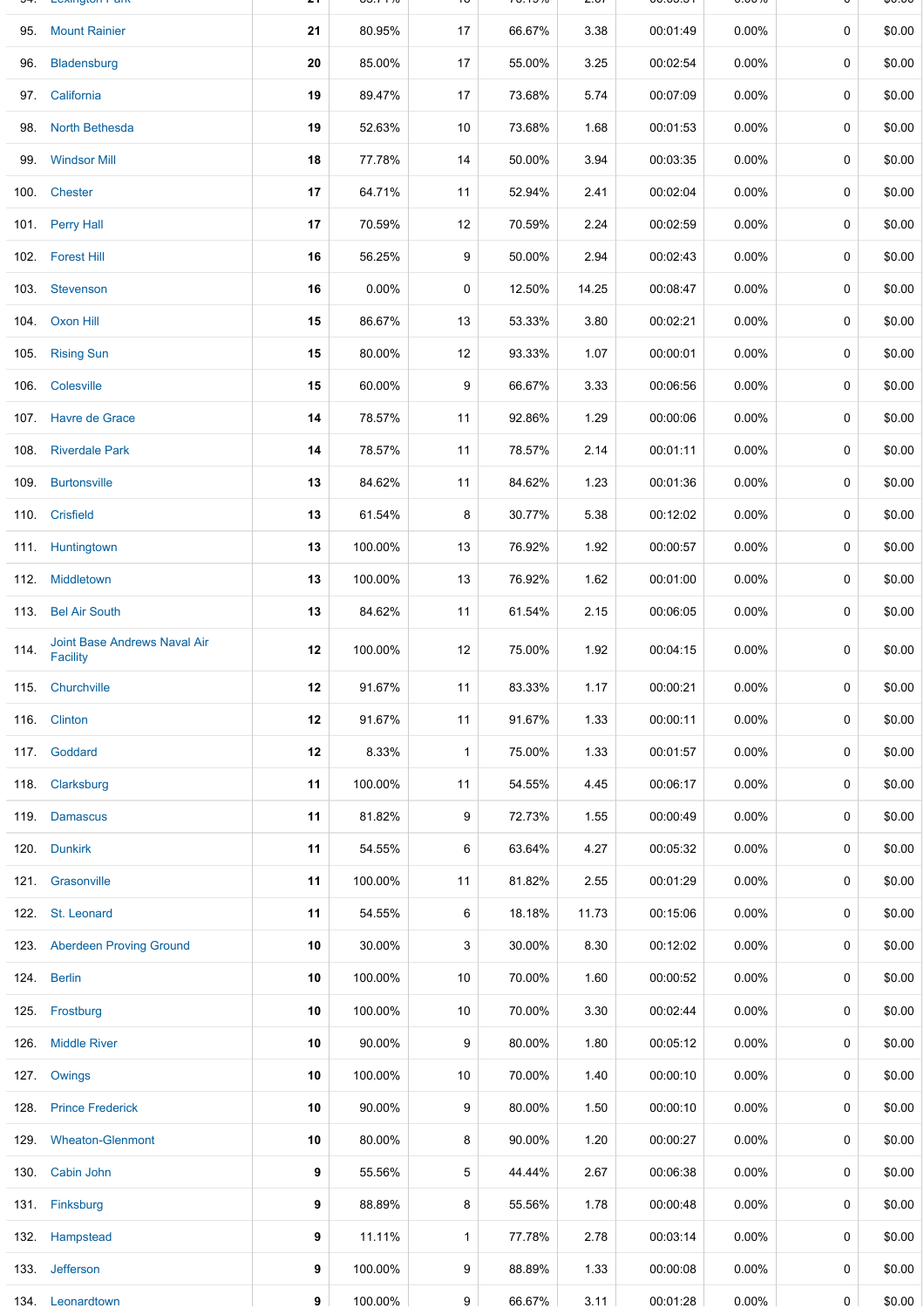|      | 135. Brooklyn           | 8              | 75.00%  | 6              | 50.00%   | 6.62  | 00:04:28 | 0.00%    | 0           | \$0.00 |
|------|-------------------------|----------------|---------|----------------|----------|-------|----------|----------|-------------|--------|
|      | 136. Cambridge          | 8              | 100.00% | 8              | 50.00%   | 3.75  | 00:03:56 | $0.00\%$ | 0           | \$0.00 |
|      | 137. Denton             | 8              | 100.00% | 8              | 100.00%  | 1.00  | 00:00:00 | $0.00\%$ | 0           | \$0.00 |
|      | 138. Accokeek           | $\overline{7}$ | 100.00% | 7              | 85.71%   | 1.29  | 00:00:02 | $0.00\%$ | 0           | \$0.00 |
|      | 139. Chesapeake Beach   | $\overline{7}$ | 71.43%  | 5              | 57.14%   | 3.29  | 00:05:51 | $0.00\%$ | 0           | \$0.00 |
|      | 140. Lusby              | $\overline{7}$ | 100.00% | 7              | 71.43%   | 1.43  | 00:01:19 | $0.00\%$ | 0           | \$0.00 |
|      | 141. McHenry            | $\overline{7}$ | 71.43%  | 5              | 57.14%   | 5.57  | 00:03:56 | $0.00\%$ | 0           | \$0.00 |
|      | 142. Aspen Hill         | 7              | 42.86%  | 3              | 85.71%   | 1.57  | 00:00:06 | $0.00\%$ | 0           | \$0.00 |
|      | 143. Abingdon           | 6              | 83.33%  | 5              | 83.33%   | 1.33  | 00:00:03 | $0.00\%$ | 0           | \$0.00 |
|      | 144. Boyds              | 6              | 83.33%  | 5              | 83.33%   | 2.00  | 00:00:16 | 0.00%    | 0           | \$0.00 |
| 145. | Chestertown             | 6              | 100.00% | 6              | 66.67%   | 2.50  | 00:03:39 | $0.00\%$ | 0           | \$0.00 |
| 146. | Davidsonville           | 6              | 83.33%  | 5              | 66.67%   | 2.83  | 00:00:59 | 0.00%    | 0           | \$0.00 |
|      | 147 Jarrettsville       | 6              | 100.00% | 6              | 83.33%   | 1.17  | 00:00:03 | 0.00%    | 0           | \$0.00 |
|      | 148. Mount Airy         | 6              | 66.67%  | 4              | 66.67%   | 3.17  | 00:06:52 | 0.00%    | 0           | \$0.00 |
|      | 149. Prince George's    | 6              | 100.00% | 6              | 83.33%   | 1.33  | 00:05:40 | $0.00\%$ | 0           | \$0.00 |
|      | 150. Kettering          | 6              | 66.67%  | 4              | 66.67%   | 1.50  | 00:03:38 | $0.00\%$ | 0           | \$0.00 |
|      | 151. St. Charles        | 6              | 50.00%  | 3              | 83.33%   | 2.00  | 00:04:03 | $0.00\%$ | 0           | \$0.00 |
|      | 152. Annapolis Junction | 5              | 40.00%  | 2              | 20.00%   | 3.40  | 00:03:08 | $0.00\%$ | 0           | \$0.00 |
|      | 153. Brentwood          | 5              | 80.00%  | 4              | 40.00%   | 2.00  | 00:04:35 | $0.00\%$ | 0           | \$0.00 |
|      | 154. Fallston           | 5              | 100.00% | 5              | 60.00%   | 1.40  | 00:01:18 | $0.00\%$ | 0           | \$0.00 |
|      | 155. North East         | 5              | 100.00% | 5              | 80.00%   | 2.00  | 00:02:20 | $0.00\%$ | $\mathbf 0$ | \$0.00 |
|      | 156. Bel Air North      | 5              | 40.00%  | $\overline{a}$ | 0.00%    | 4.40  | 00:32:11 | 0.00%    | 0           | \$0.00 |
|      | 157. Lanham-Seabrook    | 5              | 80.00%  | 4              | 80.00%   | 1.20  | 00:02:30 | $0.00\%$ | 0           | \$0.00 |
|      | 158. Largo              | 5              | 100.00% | 5              | 100.00%  | 1.00  | 00:00:00 | $0.00\%$ | 0           | \$0.00 |
|      | 159. Fulton             | 4              | 100.00% | 4              | 100.00%  | 1.00  | 00:00:00 | $0.00\%$ | 0           | \$0.00 |
|      | 160. Howard             | 4              | 100.00% | 4              | 25.00%   | 8.00  | 00:06:29 | $0.00\%$ | 0           | \$0.00 |
|      | 161. Mayo               | 4              | 100.00% | 4              | 75.00%   | 2.25  | 00:00:07 | $0.00\%$ | 0           | \$0.00 |
| 162. | <b>New Market</b>       | 4              | 100.00% | 4              | 75.00%   | 11.75 | 00:10:18 | $0.00\%$ | 0           | \$0.00 |
| 163. | Perryville              | 4              | 75.00%  | 3              | 75.00%   | 1.50  | 00:00:10 | $0.00\%$ | 0           | \$0.00 |
|      | 164. Williamsport       | 4              | 25.00%  | $\mathbf{1}$   | $0.00\%$ | 6.25  | 00:07:41 | $0.00\%$ | 0           | \$0.00 |
|      | 165. Woodsboro          | 4              | 100.00% | 4              | 50.00%   | 2.00  | 00:02:36 | $0.00\%$ | 0           | \$0.00 |
|      | 166. Wye Mills          | 4              | 75.00%  | 3              | 100.00%  | 1.00  | 00:00:00 | $0.00\%$ | 0           | \$0.00 |
|      | 167. Green Valley       | 4              | 100.00% | 4              | 75.00%   | 2.50  | 00:00:19 | $0.00\%$ | 0           | \$0.00 |
|      | 168. Lake Shore         | 4              | 75.00%  | 3              | 100.00%  | 1.00  | 00:00:00 | $0.00\%$ | 0           | \$0.00 |
|      | 169. White Oak          | 4              | 75.00%  | 3              | 50.00%   | 3.00  | 00:14:26 | $0.00\%$ | 0           | \$0.00 |
| 170. | <b>Brandywine</b>       | 3              | 100.00% | 3              | 66.67%   | 1.33  | 00:00:03 | $0.00\%$ | 0           | \$0.00 |
|      | 171. Centreville        | 3              | 33.33%  | $\mathbf{1}$   | 66.67%   | 6.33  | 00:12:54 | $0.00\%$ | 0           | \$0.00 |
|      | 172. Cooksville         | 3              | 100.00% | 3              | 100.00%  | 1.00  | 00:00:00 | $0.00\%$ | 0           | \$0.00 |
|      | 173. Deale              | 3              | 66.67%  | 2              | 100.00%  | 1.00  | 00:00:00 | $0.00\%$ | 0           | \$0.00 |
|      | 174 Emmitsburg          | 3              | 100.00% | 3              | 66.67%   | 2.00  | 00:00:03 | 0.00%    | 0           | \$0.00 |
|      |                         |                |         |                |          |       |          |          |             |        |

134. Leonardtown **9** 100.00% 9 66.67% 3.11 00:01:28 0.00% 0 \$0.00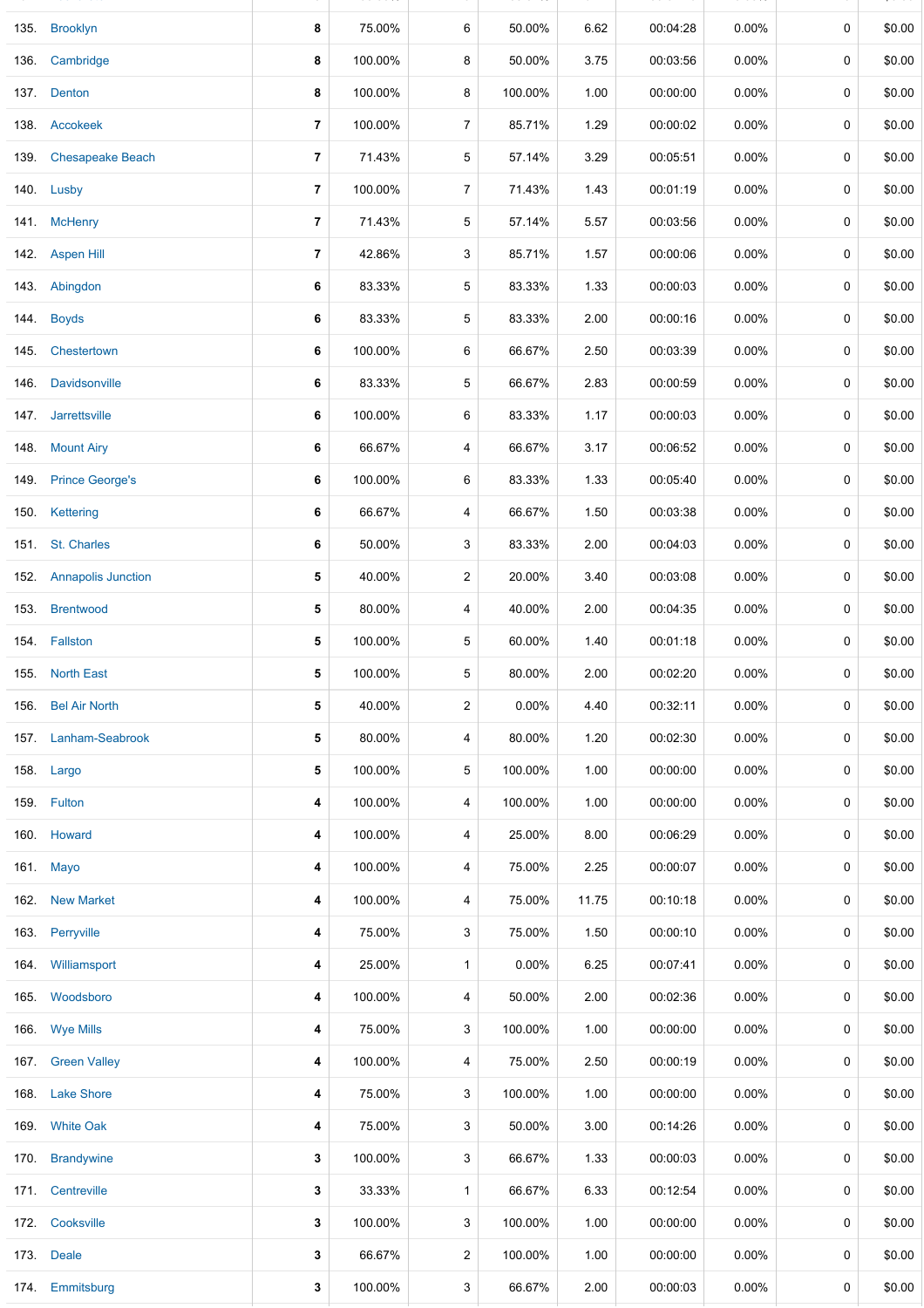| 175. | Hollywood               | 3                    | 100.00%          | 3                    | 66.67%   | 14.33    | 00:08:50                  | 0.00%                   | 0           | \$0.00  |
|------|-------------------------|----------------------|------------------|----------------------|----------|----------|---------------------------|-------------------------|-------------|---------|
|      | 176. Joppa              | 3                    | 66.67%           | $\overline{a}$       | 66.67%   | 1.33     | 00:04:37                  | 0.00%                   | 0           | \$0.00  |
|      | 177. Myersville         | 3                    | 66.67%           | $\overline{a}$       | 33.33%   | 1.67     | 00:00:19                  | $0.00\%$                | 0           | \$0.00  |
|      | 178. Oakland            | 3                    | 66.67%           | $\overline{2}$       | 100.00%  | 1.00     | 00:00:00                  | $0.00\%$                | 0           | \$0.00  |
| 179. | <b>Port Deposit</b>     | 3                    | 100.00%          | 3                    | 100.00%  | 1.00     | 00:00:00                  | 0.00%                   | 0           | \$0.00  |
|      | 180. Shady Side         | 3                    | 100.00%          | 3                    | 100.00%  | 1.00     | 00:00:00                  | $0.00\%$                | 0           | \$0.00  |
|      | 181. Sparks Glencoe     | 3                    | 100.00%          | 3                    | 100.00%  | 1.00     | 00:00:00                  | $0.00\%$                | 0           | \$0.00  |
|      | 182. West River         | 3                    | 100.00%          | 3                    | 66.67%   | 1.33     | 00:01:21                  | $0.00\%$                | 0           | \$0.00  |
|      | 183. White Hall         | 3                    | 66.67%           | 2                    | 33.33%   | 3.33     | 00:08:39                  | 0.00%                   | 0           | \$0.00  |
| 184. | <b>New Freedom</b>      | 3                    | 66.67%           | $\overline{a}$       | 66.67%   | 2.00     | 00:02:11                  | 0.00%                   | 0           | \$0.00  |
| 185. | <b>Camp Springs</b>     | 3                    | 66.67%           | 2                    | 66.67%   | 2.00     | 00:01:38                  | 0.00%                   | 0           | \$0.00  |
| 186. | Oxon Hill-Glassmanor    | 3                    | 33.33%           | $\mathbf{1}$         | 100.00%  | 1.00     | 00:00:00                  | 0.00%                   | 0           | \$0.00  |
|      | 187. Ashton             | 2                    | 100.00%          | 2                    | 100.00%  | 1.00     | 00:00:00                  | $0.00\%$                | 0           | \$0.00  |
| 188. | Belcamp                 | $\mathbf{2}$         | 100.00%          | $\overline{c}$       | 100.00%  | 1.00     | 00:00:00                  | $0.00\%$                | 0           | \$0.00  |
| 189. | Glenwood                | 2                    | 100.00%          | 2                    | 50.00%   | 2.00     | 00:07:02                  | $0.00\%$                | 0           | \$0.00  |
| 190. | Marriottsville          | $\mathbf{2}$         | 100.00%          | 2                    | $0.00\%$ | 4.50     | 00:06:31                  | $0.00\%$                | 0           | \$0.00  |
| 191. | Mechanicsville          | $\mathbf{2}$         | 100.00%          | $\overline{a}$       | 100.00%  | 1.00     | 00:00:00                  | $0.00\%$                | 0           | \$0.00  |
|      | 192. Parkton            | 2                    | 100.00%          | $\overline{c}$       | 100.00%  | 1.00     | 00:00:00                  | $0.00\%$                | $\mathbf 0$ | \$0.00  |
|      | 193. Phoenix            | $\mathbf{2}$         | 100.00%          | $\overline{c}$       | 50.00%   | 2.00     | 00:02:23                  | $0.00\%$                | 0           | \$0.00  |
|      | 194. Poolesville        | 2                    | 100.00%          | 2                    | 100.00%  | 1.00     | 00:00:00                  | $0.00\%$                | 0           | \$0.00  |
| 195. | <b>Princess Anne</b>    | $\mathbf{2}$         | 100.00%          | $\overline{c}$       | 100.00%  | 1.00     | 00:00:00                  | $0.00\%$                | 0           | \$0.00  |
|      | 196. Sandy Spring       | 2                    | 50.00%           | $\mathbf{1}$         | $0.00\%$ | 3.00     | 00:08:47                  | $0.00\%$                | 0           | \$0.00  |
|      | 197. Sparrows Point     | $\mathbf{2}$         | 100.00%          | $\overline{2}$       | 100.00%  | 1.00     | 00:00:00                  | $0.00\%$                | 0           | \$0.00  |
| 198. | <b>Saint Marys City</b> | $\mathbf{2}$         | 100.00%          | 2                    | 100.00%  | 1.00     | 00:00:00                  | $0.00\%$                | 0           | \$0.00  |
| 199. | Westover                | $\mathbf{2}$         | 100.00%          | 2                    | 100.00%  | 1.00     | 00:00:00                  | $0.00\%$                | 0           | \$0.00  |
| 200. | Whiteford               | 2                    | 0.00%            | 0                    | 100.00%  | 1.00     | 00:00:00                  | $0.00\%$                | 0           | \$0.00  |
|      | 201. Adelphi            | $\mathbf{2}$         | 50.00%           | 1                    | 100.00%  | 1.00     | 00:00:00                  | $0.00\%$                | 0           | \$0.00  |
|      | 202. Carney             | 2                    | 100.00%          | 2                    | 50.00%   | 1.50     | 00:06:26                  | $0.00\%$                | 0           | \$0.00  |
| 203. | Eldersburg              | $\mathbf{2}$         | 100.00%          | 2                    | 100.00%  | 1.00     | 00:00:00                  | $0.00\%$                | 0           | \$0.00  |
|      | 204. Fairland           | 2                    | 100.00%          | 2                    | 100.00%  | 1.00     | 00:00:00                  | $0.00\%$                | 0           | \$0.00  |
|      | 205. Parole             | $\mathbf{2}$         | 100.00%          | 2                    | 100.00%  | 1.00     | 00:00:00                  | $0.00\%$                | 0           | \$0.00  |
|      | 206. Thurmont           | $\mathbf{2}$         | 100.00%          | $\overline{c}$       | 100.00%  | 1.00     | 00:00:00                  | $0.00\%$                | 0           | \$0.00  |
| 207. | Adamstown               | 1                    | 100.00%          | 1                    | 100.00%  | 1.00     | 00:00:00                  | $0.00\%$                | 0           | \$0.00  |
| 208. | <b>Brownsville</b>      | 1                    | 100.00%          | $\mathbf 1$          | 100.00%  | 1.00     | 00:00:00                  | $0.00\%$                | 0           | \$0.00  |
|      | 209. Conowingo          | 1                    | 100.00%          | 1                    | 100.00%  | 1.00     | 00:00:00                  | $0.00\%$                | 0           | \$0.00  |
|      | 210. Federalsburg       | 1                    | 100.00%          | $\mathbf 1$          | 100.00%  | 1.00     | 00:00:00                  | $0.00\%$                | 0           | \$0.00  |
|      | 211. Fork               | 1                    | 0.00%            | 0                    | $0.00\%$ | 2.00     | 00:00:08                  | $0.00\%$                | 0           | \$0.00  |
|      | 212. Funkstown          | 1                    | 100.00%          | $\mathbf{1}$         | 100.00%  | 1.00     | 00:00:00                  | $0.00\%$                | 0           | \$0.00  |
|      | 213. Glenelg            | 1                    | 100.00%          | 1                    | 100.00%  | 1.00     | 00:00:00                  | $0.00\%$                | 0           | \$0.00  |
| 214. | <b>Great Mills</b>      | 1                    | 100.00%          | $\mathbf{1}$         | $0.00\%$ | 2.00     | 00:14:23                  | $0.00\%$                | 0           | \$0.00  |
| つイに  | <b>Honupod</b>          | $\blacktriangleleft$ | $100 \times 100$ | $\blacktriangleleft$ | 100 000  | $1 \n m$ | $n n \cdot n n \cdot n n$ | $\cap$ $\cap$ $\circ$ / | $\sim$      | $en$ nn |